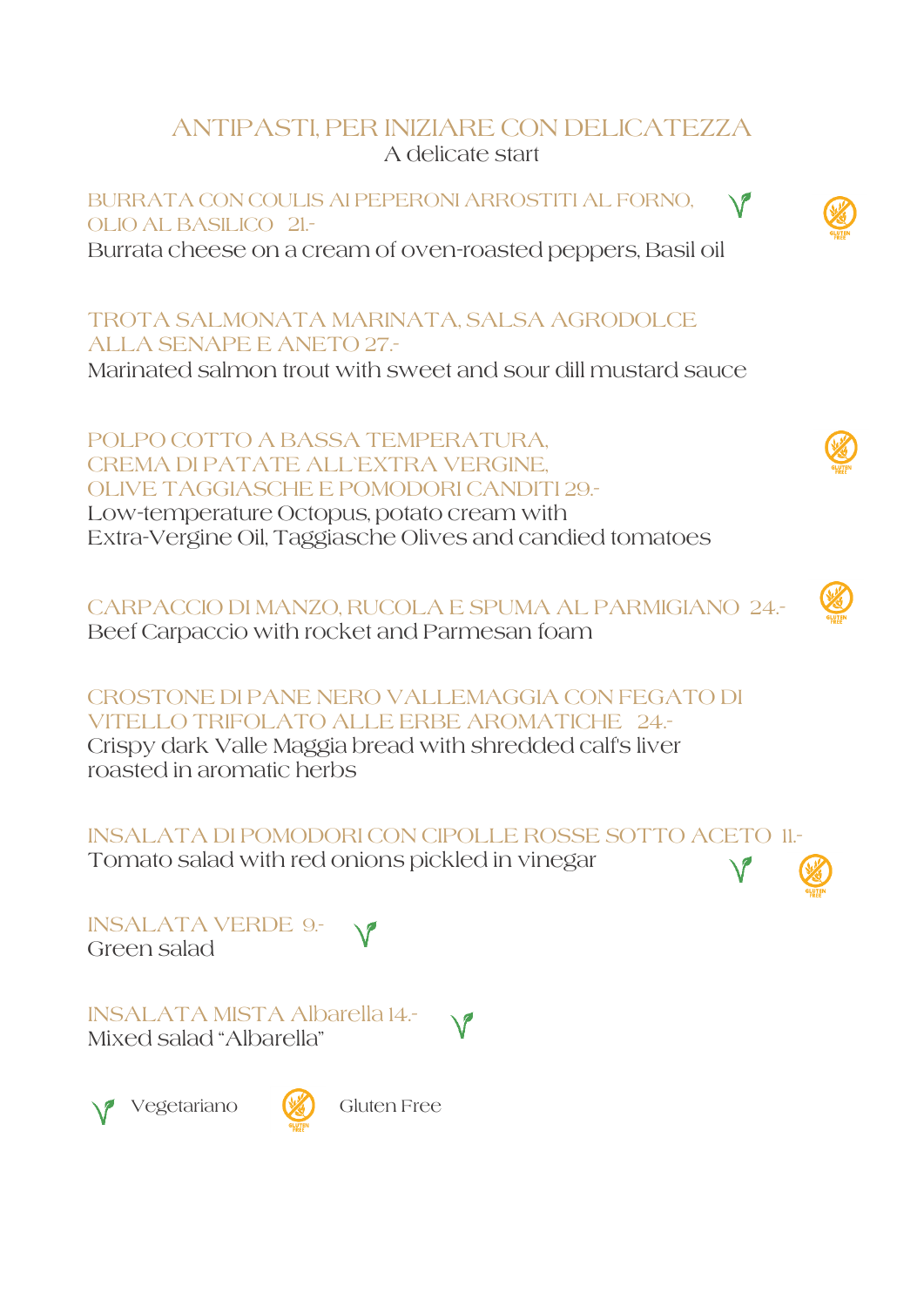## PRIMI PIATTI E ZUPPE First Courses

RAVIOLI AL BUSICON DI CAPRA BIOLOGICO, PESTO AI POMODORI SECCHI E MANDORLE LEGGERMENTE PICCATE 17.- / 26.- Homemade Ravioli with organic goat cheese «Buscion», Pesto of dried tomatoes and slightly spicy almonds

RISOTTO CARNAROLI MANTECATO AI FRUTTI ROSSI E CRUDO DI GAMBERI ROSSI DI MAZARA DEL VALLO 24.- / 32.- Carnaroli Risotto with red berries and red prawns (raw) from Mazara del Vallo

GNOCCHI DI PATATE RIPIENI ALLE GUANCETTE DI VITELLO BRASATE, BURRO NOCCIOLA ALLE ERBETTE 19.- / 28.-Homemade potato Gnocchi filled with braised veal cheek, nut butter with herbs

PIPE RIGATE MANTECATE ALLE MELANZANE, LUGANIGHETTA E PECORINO TICINESE STAGIONATO 24.- Pipe rigate pasta with egg-plant Luganighetta sausage and maturedTicino sheep's cheese

CREMA DI LENTICCHIE ROSSE E LATTE DI COCCO CON TOFU BIOLOGICO TICINESE 19.- / 27.- Cream of red lentils and coconut milk with organic Ticino tofu